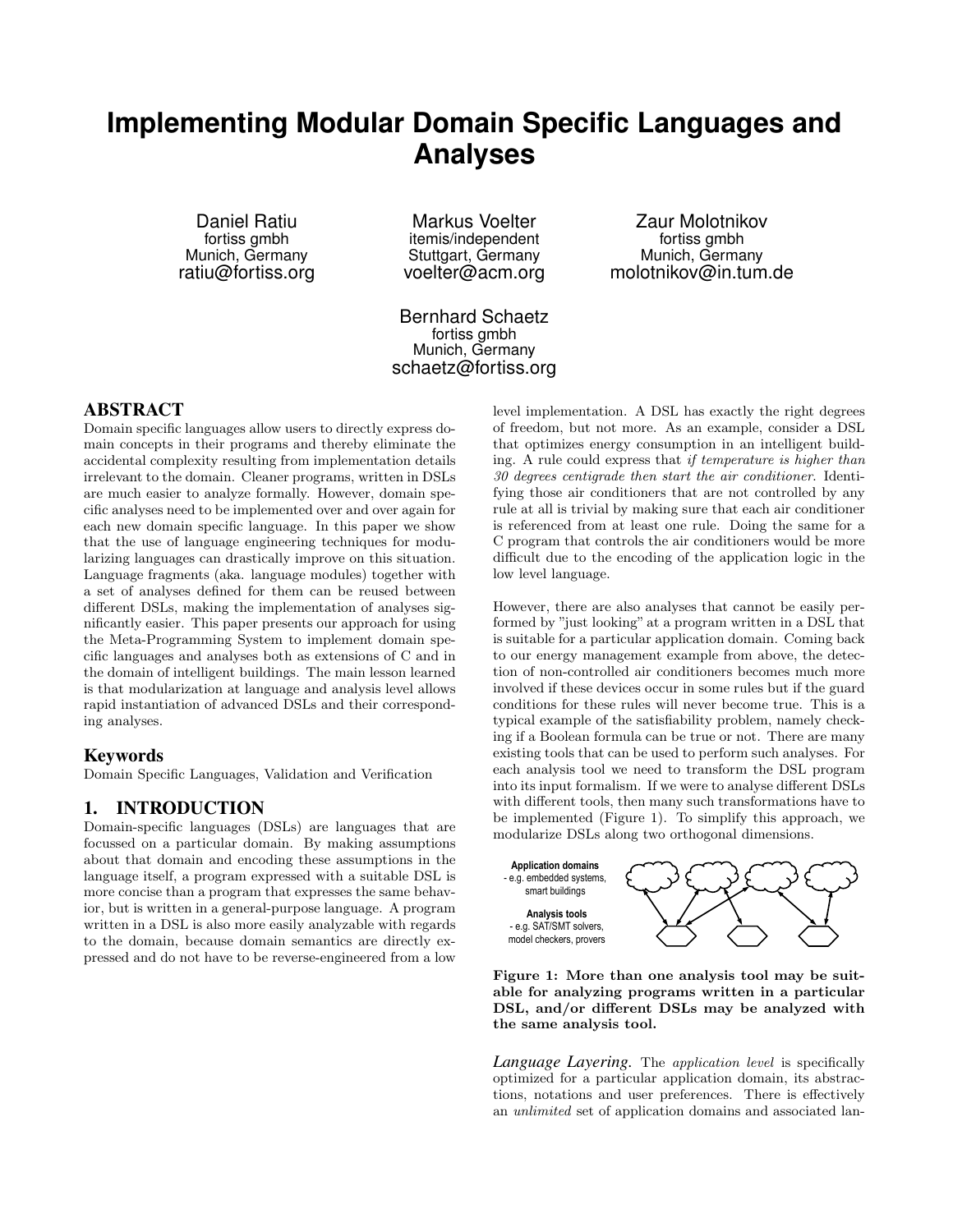

Figure 2: Language layering concerns the separation of the formalism for expressing input suitable for certain analyses from the particular tool used to perform the analyses.

guages. In contrast, the analysis level is optimized to be efficiently analyzable (and it may not be directly accessible to application domain users). In practice there is a relatively small set of established formal verification tools that are based on different classes of formalisms. We propose a separation between the language to encode the input for a class of specification formalisms and the particular tools which implement these formalisms (Figure 2). Different tools can be used to perform the actual analyses on the programs expressed with an analysis level DSL. The separation of the semantic mapping (from application domain DSL to the analysis DSL(s) and back) from the integration of the actual analysis tool has the benefit that different tools with different non-functional characteristics (performance, license) can be plugged in without changing the semantic mapping. The often less-than-elegant integration of a particular tool (relying on text generation, API bridges, parsing of output) is well encapsulated, effectively forming an anti-corruption layer [3]. The technical integration of a new or additional tool may require a significant amount of work (generation of the input to the tool, interacting with the tool, interpreting the tool results). But these tasks are domain-independent, required to be done only once for each tool, and typically not algorithmically very complex.

*Language Modularization.* A DSL can often be decomposed into several conceptually distinct sub-languages. Each sub-language is a unit of modularity and in this paper we use interchangeably the terms language module or sub-language. Some of these language modules are amenable to analysis. In the case where a language module is shared between an application level DSL and analysis level DSL, the mapping from an application level DSL to one or more analysis level DSLs is trivial. For example, as we show in this paper, different DSLs may use a sub-language that comprises logical expressions and access to typed variables. Obvious analyses relevant for such expressions include checking whether these expressions cover the whole spectrum of the input values (completeness) and if there are expressions that can evaluate to true at the same time (consistency). By implementing these analyses for a shared language module, the analyses are made available to all the DSLs that reuse this module.

*Contributions of this paper.* In this paper we show how language layering and modularization enables an easy and reusable implementation of domain specific analyses. We

| Application Level DSL | Language Module A | Language Module B | $\cdots$ |
|-----------------------|-------------------|-------------------|----------|
|                       |                   |                   |          |
| Analysis Level DSL    | Language Module C | Language Module B |          |
|                       |                   |                   |          |

Figure 3: Language modularization refers to the case where several languages reuse a common language module. By defining analyses for the shared language module, the analyses become available for all the languages that use the module.

discuss how generic analyses based on satisfiability-modulo theories can be instantiated for two completely different application level DSLs. We show how commonalities between these DSLs can be factored out, simplifying the analyses implementation and making it reusable between different application level DSLs.

### 2. LANGUAGE MODULARITY IN MBEDDR

Over the last couple of years there has been significant progress in the area of language and IDE modularization and composition. In general, modularization is an accepted technique to break down large and complex problems into smaller and more tractable ones. This way, modularization can help to reduce the overall implementation effort and increase quality by reusing already tested parts of a program. The same argument can be made for languages, where reuse and composition has to address syntax, type systems and semantics. In [9, 2, 7] various classification schemes for language reuse and composition have been proposed. While they differ in detail, they all include the following approaches. Language extension adds additional constructs to an existing language. Language restriction removes some concepts from an existing language. Language embedding joins two previously unrelated languages. In all three cases, the original language(s) are not modified invasively, retaining modularity.

# 2.1 Language Workbenches and MPS

Language workbenches are tools that make language and IDE development, modularization and composition feasible. There are two fundamentally different approaches for language implementation as realized by language workbenches. Parser-based systems make use of grammars that specify the textual structure of legal programs expressed in some language l. A parser is generated from that grammar which transforms programs expressed in  $l$  into a data structure that contains the information expressed by a program, but gets rid of the textual concrete syntax. This data structure is called an abstract syntax tree (AST). All downstream processing (analyses, transformation) is performed on the AST. Projectional systems work without grammars and parsers: as a user edits a program, the AST is modified directly and the program's textual (or other) syntax is merely a projection. While parser-based systems support language modularization and composition to some degree, it is easy to do and well supported in projectional systems. JetBrains MPS  $(http://jet brains.com/mps)$  is an example of a projectional language workbench. Its support for language modularization and composition is detailed in [9].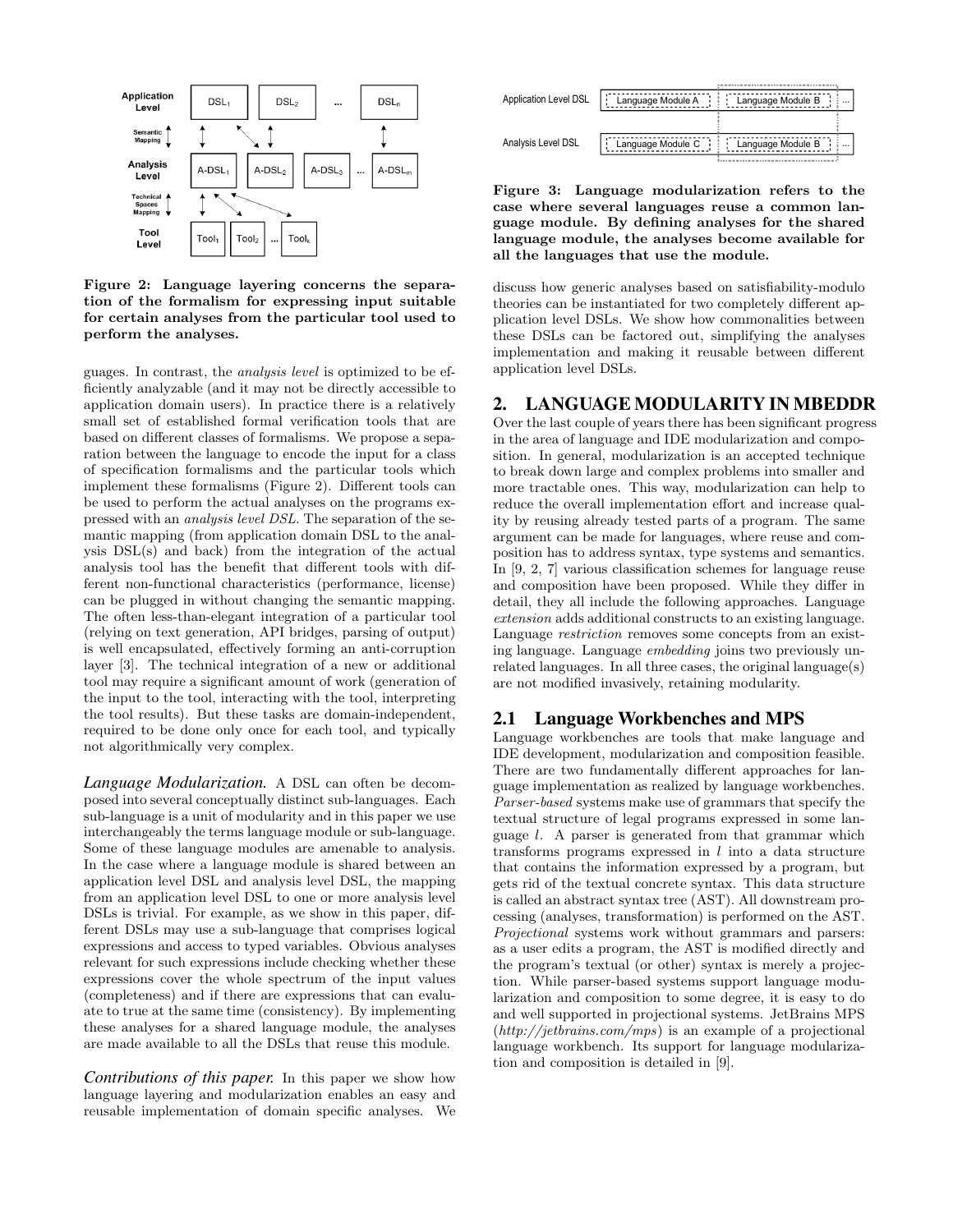# 2.2 The mbeddr Stack

mbeddr (http://mbeddr.com) is an extensible set of languages for embedded software development based on C. It is discussed in more detail in [10]. mbeddr is implemented based on JetBrains MPS and it exploits its capabilities for language modularization and composition to the benefit of the embedded software developer. At its core, mbeddr supports the incremental, modular domain-specific extension of C. mbeddr also supports language restriction, in order to create subsets of existing languages.



Figure 4: mbeddr at a glance

As Figure 4 shows, mbeddr can be seen as a matrix. On the horizontal-axis it is separated into an implementation concern (left side) and an analysis concern (right side). On the vertical axis it consists of a number of layers. At the center is MPS (the platform layer). On top of MPS, mbeddr ships with a number of core languages. On the implementation side, the core language is C. On the analysis side, mbeddr ships with languages that represent different analysis formalisms. Currently these comprise languages for specifying the input for SMT solvers and for specifying the input for model checkers. The next layer up consists of default extensions. On the implementation side mbeddr ships C extensions for interfaces and components, physical units, state machines plus various smaller C extensions. On the analysis side, the default extensions include support for model checking state machines and for consistency and completeness checking of decision tables. Below the common platform JetBrains MPS, mbeddr integrates existing tools that process the models: the gcc C compiler for the implementation side, as well as the  $NuSMV<sup>1</sup>$  model checker and Yices<sup>2</sup> and CVC<sup>3</sup> SMT solvers. On top of the default extensions, users can develop their own application level DSLs. These typically make use of the languages provided in the core and the default extensions either by directly extending C or its default extensions or by embedding parts of them into new application level DSLs. This process is significantly simplified by MPS support for language reuse and composition.

# 3. EXAMPLES OF APPLICATION-LEVEL AND ANALYSIS LEVEL DSLS

In this section we present examples of domain specific languages that address fundamentally different domains. The first one (presented in Section 3.2) is an extension of C with bi-dimensional conditions and is a part of the mbeddr default extensions. The second one (presented in Section 3.3)

is a language that is motivated completely independent from C for embedded programming and that is focused on defining energy management rules for smart buildings. In Section 3.4 we present SMT analysis level languages. While the decisions table language is fundamentally domain agnostic, the second language has a high degree of intentionality and the addressed domain is very narrow. These two languages, however, share a common sublanguage that contains expressions, variables and types. Furthermore, the analyses that can be performed on their programs are similar: checking if all cases are covered by conditions (completeness) and if there are different cases that are overlapping (consistency). These analyses can be easily encoded as SMT problems.

# 3.1 Expressions Language Modules

A particular language module may be part of several other languages. The shared module used by our example DSLs is the expressions module. Expressions are relevant because they can be found in almost any non-trivial language (in business rules, state machine guards or controlling intelligent buildings). While the expressions are fundamentally similar regarding syntax, editor support, typing rules and transformation to the analysis tool syntax, they also differ depending on their reuse context in the following ways. Regarding their abstract syntax, different languages allow different kinds of expressions: expressions valid in one language can be forbidden in another one, or a certain language might require additional kinds of expressions. For example, languages that include functions may support function calls, simpler languages may not. Regarding the concrete syntax, in different languages, expressions might have different concrete syntaxes. For example some languages use && and others & for logical and. Also, languages might use a prefix or infix notation ( $\& a b$  vs  $a \& b$ ). Regarding **context sen**sitive constraints, some languages allow only expressions of a certain form. For example, SMT solvers can deal only with linear arithmetics and thereby, even though multiplication is allowed, expressions of form  $x \ast y$  where both x and y are variables are not allowed  $(x + y \text{ or } x * 2 \text{ would be valid}).$ 



Figure 5: An example decision table. We have highlighted the different aspects of the reused language module.

# 3.2 Decision Tables

Decision tables exploit JetBrains MPS' projectional editor in order to represent two-level nested if statements as a table.

<sup>1</sup> http://nusmv.fbk.eu/

<sup>2</sup> http://yices.csl.sri.com/

<sup>3</sup> http://www.cs.nyu.edu/acsys/cvc3/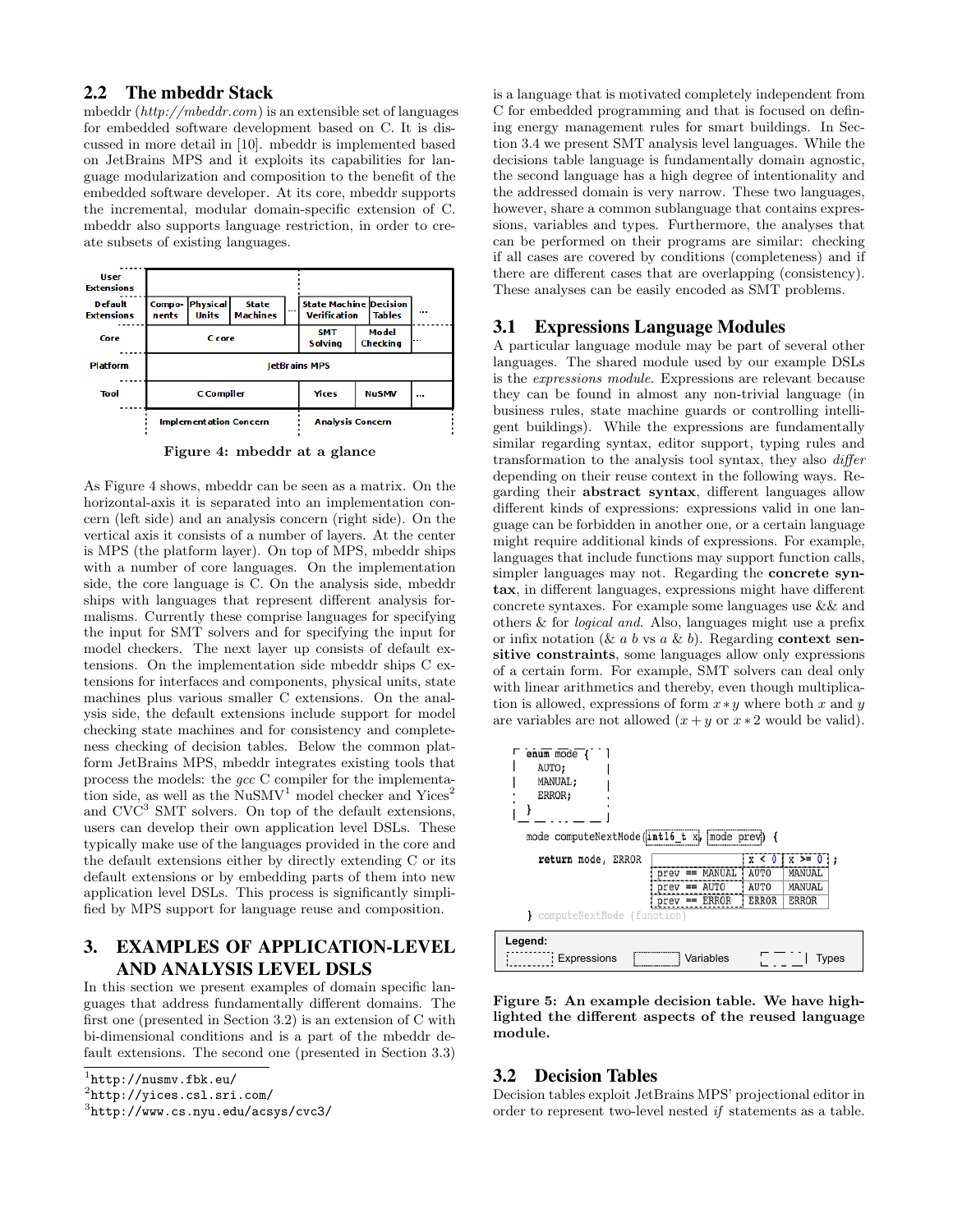Figure 5 shows an example. Decision tables [4] let users describe the different result values for different combinations of input conditions. The rationale for tabular expressions is to let developers define the conditions more easily and to allow reviewers to directly gain an overview of varied sets of input conditions. Decision tables are translated into C essentially as an *if/else if/else* for the column headers, and nested in each branch, an  $if/else$  if/else for the row headers. In Figure 5 we marked the different language modules that are used in the definition of decision tables.

*Analyzing Decision Tables.* For a two-dimensional decision table, there are two obvious possible analyses. The first one is completeness which requires that every behavior of the system is explicitly modeled and no case is omitted: this enforces explicitly listing all the possible combinations of the input conditions in the table. The second analysis is consistency, which checks whether there are overlapping input conditions, meaning that several cases are applicable for a single input value (non-determinism).

*Encoding the Analyses as SMT Problems.* Given a table with n rows  $(r_i)$  and m columns  $(c_j)$ , we can check its completeness by checking the satisfiability of the following formula (if satisfiable, then the table is incomplete).

$$
\neg \bigvee_{i,j=1}^{n,m} (r_i \wedge c_j)
$$

Similarily, the table is inconsistent if any of the formula is satisfied for  $i, k \in \{1, ..., n\}$  or  $j, l \in \{1, ..., m\}$  with  $i \neq$  $k \vee j \neq l$ 

$$
(r_i \wedge c_j) \wedge (r_k \wedge c_l)
$$

#### 3.3 GRAPE

Intelligent buildings allow advanced optimizations like: improving energy consumption efficiency, maximizing the user comfort, creating special environmental conditions for a certain process (e. g., growing plants in a green house). Inteligent buildings let the administrator configure herself the concrete behavior by providing the system with a set of rules R, in accordance to which the building has to function. For example, if the temperature is above 27 ◦C and somebody is in the room, then switch on the air conditioner and set the desired air conditioner required temperature to be 24 ◦C.

Grape is a DSL built on top of MPS and that reuses parts of mbeddr C (see Section 4). It describes building, rooms, sensors and actuators and, finally, the desired set of rules R. A Cartesian product of all sensors ranges is called a sensor space S. Physical conditions, as measured by sensors, in a room at every discrete moment of time can be described as a point in the sensor space. Grape is integrated within an experimental demonstrator at ForTISS [5]. In Figure 6 we show how rules for smart buildings can be modeled with Grape. The analysis of the rules is needed, because the number of rules can be quite high (e.g. over 20 for just one room to control illumination) thus making it not trivial to maintain correctness of the rule system.

#### **Building Rathaus**

Predefined parameters:

```
const ConstComfTemp = 24
```
Rooms in the building:

```
Room Office
   Sensors:
     Numerical sensor SensorTemp id : 1
       measurement unit: "C
      value range: from -10 to 35
   Actuators:
     Boolean actuator AirConditioner id: 2
   Rules:
     Rule CoolWhenHot
       is activated when: .....................
       Const ComfTemp + 5 < SensorTemp <= 35 [ ^{\circ}C ]:<br>and leads to:
         Set boolean actuator AirConditioner to true
Legend:
Expressions
                              Variables \Gamma<sup>-1</sup> | Types
```
Figure 6: Example of a Grape Model

*Analyzing Grape Rules.* For a set of rules described in Grape, we can define completeness and consistency analyses (similar to those for decision tables). A set of rules  $R$  is  $complete$  if and only if for each input from sensors in  $S$  the system "knows the required state" for each actuator A. A set of rules  $R$  is *consistent* if there is a clearly defined behavior of the building for each sensor state from S.

*Encoding the Analyses as SMT Problems.* Each rule  $r_i \in$ R provides a mapping from a region  $T \subseteq S$ , where the condition (a Boolean formula)  $c_i : S \to \{true, false\}$  of the rule is satisfied to some action  $a_i$  that will be performed by actuators. An actuator A can be set to values  $v \in def(A)$ . Each action causes a consequence, setting some of the actuators to defined values, e.g. set air conditioner (AC) power switch to on, set air conditioner required temperature to 24 ◦C. Every setting can be represented as a pair  $(A, v) : v \in def(A)$ . Let us denote a consequence for each action  $a_i$  as  $cons(a_i)$ and define it in this way: an action  $a_i$  sets an actuator A to value v if and only if a pair  $(A, v) \in cons(a_i)$ . For the example rule above the consequence would be:

 $\{(AC\ switch, on), (AC\ required\ temp., 24°C)\}\$ 

For one actuator  $A$  completeness of a set of rules  $R$  is:

$$
\forall s \in S \to \exists r_i \in R, v \in def(A) : (A, v) \in cons(a_i)
$$

, which means that for every point in the sensor space there is a rule, setting the actuator, accordingly, to some value. Completeness of a set of rules R means that for every actuator A the set of rules R is complete.

Consistency of two different rules  $r_i, r_j \in R$  for an actuator A and  $(A, vi) \in cons(r_i), (A, v_j) \in cons(r_j)$  can be expressed, in turn, as

$$
(c_i \land c_j \equiv false) \lor (vi \equiv vj)
$$

This means that if two rules set the value for the same actuator, then they either set the actuator to the same value,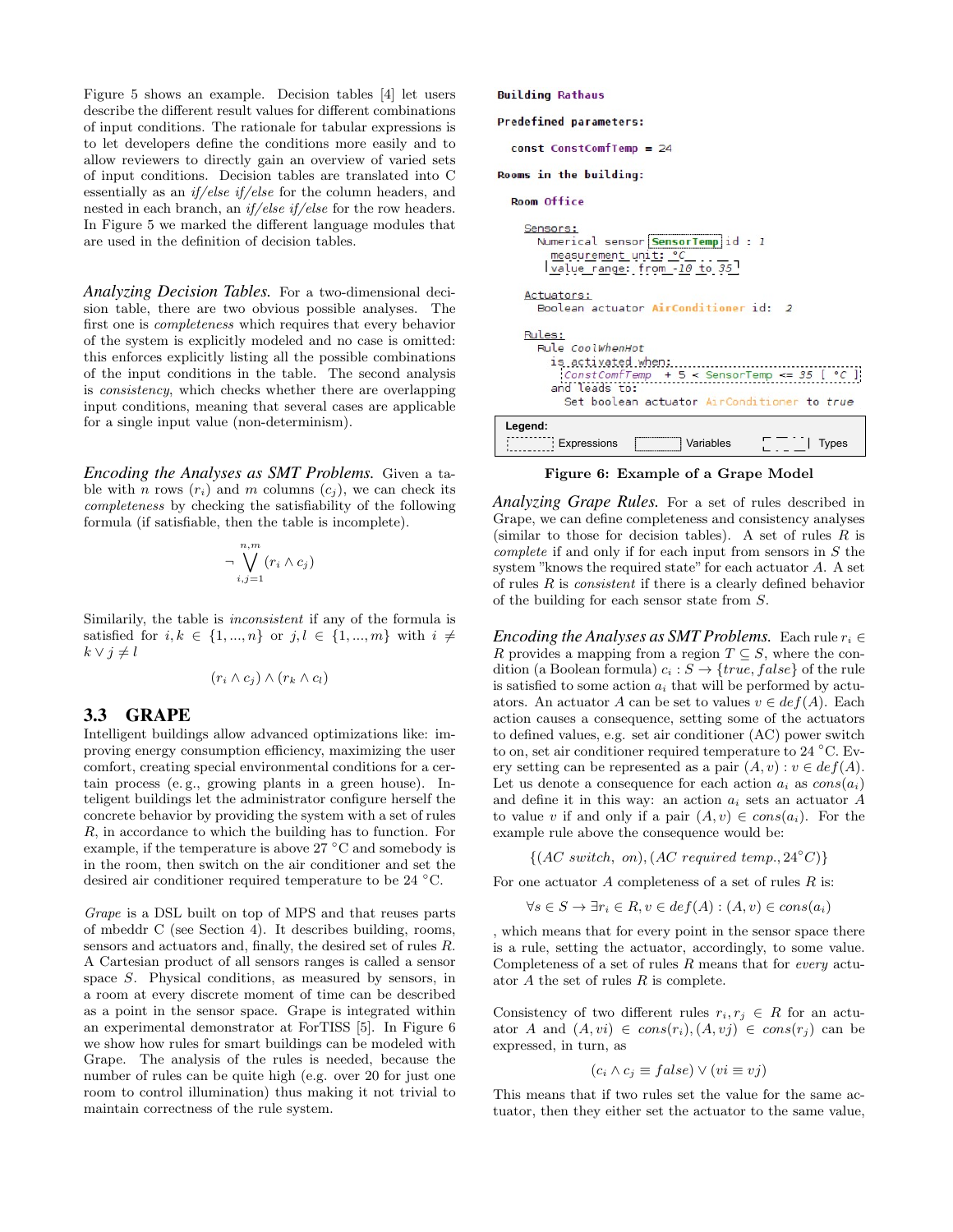or are never fired together in any single point of the sensor space. Consistency of a set of rules  $R$  means that for every actuator  $A$  the set of rules  $R$  is consistent. Collecting all the formulas for each actuator, negating them, and checking non-satisfiability is a translation of the Grape correctness problem into the SMT problem.

#### 3.4 Yices and CVC

Yices and CVC3 are well known SMT solvers developed at SRI<sup>4</sup> and New York University<sup>5</sup>. The main motivation for integrating both of these tools is the fact that while Yices has better performance, it also has a proprietary and more restrictive license. As opposed to this, CVC3 is less performant but has a BSD license which allow us to ship it with the mbeddr stack which has an EPL license. In the upper-part of Figure 7 we show a fragment of a Yices file corresponding to the translation in SMT of the decision table from Figure 5. In the lower part of the figure is encoded in the CVC syntax the smart building from Figure 6. We can easy remark that the structure of these two files is the same and the main differences consist in the concrete syntax. In Figure 8 we show a fragment of a 'universal SMT language' (similar to SMT-LIB) which is tool independent.



Figure 7: Example of Yices and CVC Files

Task: CONSTANT ConstComfTemp of type REAL = 24 VARIABLE SensorTemp of type REAL ASSUME -10 <= SensorTemp && SensorTemp <= 35 ASSUME !(ConstComfTemp + 5 < SensorTemp && SensorTemp <= 35) Check unsat, or find max-sat, model.

#### Figure 8: Universal SMT: a language to capture commonalities between Yices and CVC

*Observation.* The Decision Tables, Grape and SMT languages make heavy use of expressions. Besides logical or arithmetics operators the expressions access constants and typed variables. As we showed above, the domain specific analyses are based on checking the satisfiability of different

combinations of expressions which contain variables. Implementing the analyses implies simple transformations of the expressions from the application level DSLs into the Universal SMT language and then in the language of an SMT tool.

### 4. IMPLEMENTATION

The mbeddr implementation of C itself is modularized into different language modules. One of them comprises primitive types, expressions and referenceable variables. The Decision Tables, Grape and Universal SMT language embed this expressions module defined as part of mbeddr C.

As a consequence of the projectional editor, very few concrete syntax concerns have to be considered when modularizing and composing languages. This means that that language development in MPS closely resembles object-oriented programming. Essentially all idioms and patterns known from mainstream OO languages like Java can be used in language development (details can be found in [9]). So in the remainder of this section we will just discuss the abstract syntax.

The expression language module defines an abstract concept Type and Expression. The primitive types are subconcepts of Type and are defined in the same expressions module. However, more specialized types (such as NumericalSensor ) are defined in the Grape language (Figure 10). This is an example of language extension. A similar approach is used with subconcepts of Expression (Figure 9). For example, the decision tables language module defines the DecisionTable expression, which itself contains further expressions in the table cells.

Since the expressions language module has originally been defined for C, it contains a number of expressions that are specific to C, such as the bitwise operators. By reusing this language module in the universal SMT language, these expressions become available there as well, although they do not make sense in this context. MPS supports constraints that restrict the use of certain concepts in specific contexts: we have used one of these constraints to prevent users from using non-supported C expressions in the universal SMT language. This is an example of language restriction.

Another category of language elements shared between the application and analyses DSLs are variables. Each language implements its own kind of variables (e. g., local variables, global variables and parameters for Decision Tables, representing sensors for Grape, or constant declarations for



Figure 9: The hierarchy of expressions

<sup>4</sup> http://yices.csl.sri.com

<sup>5</sup> http://www.cs.nyu.edu/acsys/cvc3/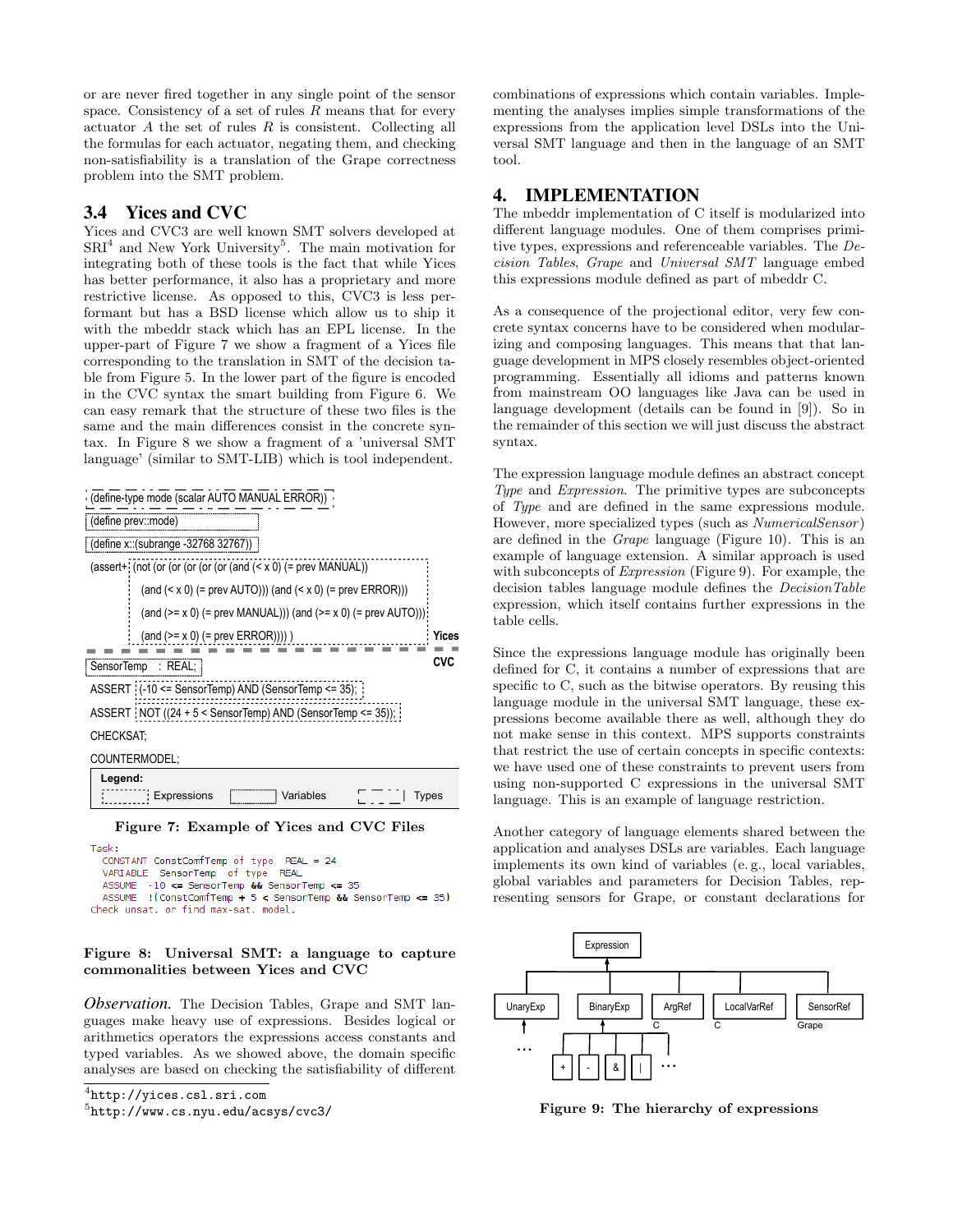

Figure 10: The hierarchy of types

Yices). The scoping mechanism for variables is implemented with the help of a *VariableScopeProvider* interface (Figure 11). This interface is responsible for providing the variables that are defined in a certain scope. Examples of scopes are C Function or C File in C programs, Building in Grape or SMTFile in the Universal SMT language.



Figure 11: The hierarchy of scopes

Finally, there is a fine distinction between the decision tables and Grape languages. Decision tables are embedded in regular C programs, they feel like a C extension. The Grape language is a separate language that embeds C expressions. According to the classification in [9], both are examples of language Extension, because they have a dependency on the base language and they support syntactic mixing. However, Grape is an example of Extension with Embedding flavor: it feels like the C expressions are embedded into Grape.

#### 5. RELATED WORK

Edwards and his colleagues [1] present an approach to automatically synthetize domain specific analysis tools. Their approach is to use properties attached to metaclasses in order to leverage additional semantics within metamodels. Thereby they enable generation of configuration files and plug-ins for extensible analysis and code generation frameworks. In this paper we described a complementary approach, namely how modularisation at the language level can be used to reuse different domain specific analyses in the context of different DSLs that use that language fragment.

[8] presents a methodology for creating DSLs focused towards verification. The authors capture domain specific knowledge and make explicit use of it in the verification. Our approach to reuse languages and analyses can be enriched with more domain knowledge. There is a lot of knowledge that belongs to the business domain of the language in which a sub-language is embedded and that can be used in making verification more efficient. For example, in the case of rules for managing smart buildings, the variables representing the temperature have in practice very narrow domains (typical temperature in a room is between -10 and 50 degrees centigrade with the extremes being highly improbable) and this limitation can highly speed-up analyses tools.

Merilinna and his colleagues [6] state that verification in the context of domain specific modeling comprises the following aspects: verification of the meta-model which captures the domain semantics, verification of the generators which maintain the semantic equivalence between input and output models and verification of textual generators. Our approach for building modular analyses based on modular sublanguages lowers the verification efforts since it can be done only once at a language module level even if that language module is further embedded in different DSLs.

# 6. CONCLUSIONS

Domain specific languages are languages dedicated to a certain domain. They allow domain experts to directly express their knowledge in a program at the abstraction level of the problem domain and without any implementation noise. Besides the improvements in usability and productivity, DSLs open new ways for defining, performing and using formal analyses. Implementing analyses for each DSL over and over again can be a tedious work. In this paper we advocate that many times analyses use only certain sub-languages that are shared among different DSLs and in such cases language and analyses can be reused between different DSLs. Thereby, the analyses implementation efforts for different DSLs can be avoided. We demonstrate this with the help of two DSLs that belong to different domains but that are amenable to the same kind of analyses based on SMT solving.

#### 7. REFERENCES

- [1] G. Edwards, Y. Brun, and N. Medvidovic. Automated analysis and code generation for domain-specific models. In the joint 10th Working IEEE/IFIP Conference on Software Architecture and 6th European Conference on Software Architecture (WICSA/ECSA), 2012.
- [2] S. Erdweg, P. G. Giarrusso, and T. Rendel. Language composition untangled. In Proceedings of Workshop on Language Descriptions, Tools and Applications  $(LDTA)$ , 2012. to appear.
- [3] E. Evans. Domain-driven design: tackling complexity in the heart of software. Addison-Wesley, 2004.
- [4] R. Janicki, D. L. Parnas, and J. Zucker. Tabular representations in relational documents, pages 184–196. Springer-Verlag New York, Inc., 1997.
- [5] D. Koss, F. Sellmayr, S. Bauereiss, D. Bytschkow, P. Gupta, and B. Schätz. Stablishing a smart grid node architecture and demonstrator in an office environment using the soa approach. In First International ICSE Workshop on Software Engineering Challenges for the Smart Grid. I, 2012.
- [6] J. Merilinna and J. Pärssinen. Verification and validation in the context of domain-specific modelling. In Proceedings of the 10th Workshop on Domain-Specific Modeling, DSM '10, pages 9:1–9:6, New York, NY, USA, 2010. ACM.
- [7] M. Mernik, J. Heering, and A. M. Sloane. When and how to develop domain-specific languages. ACM Computing Surveys, 37(4):316–344, 2005.
- [8] M. R. Phillip James. Designing domain specific languages for verification: First steps. In G. S. Peter Hofner, Annabelle McIver, editor, ATE-2011 – Proceedings of the First Workshop on Automated